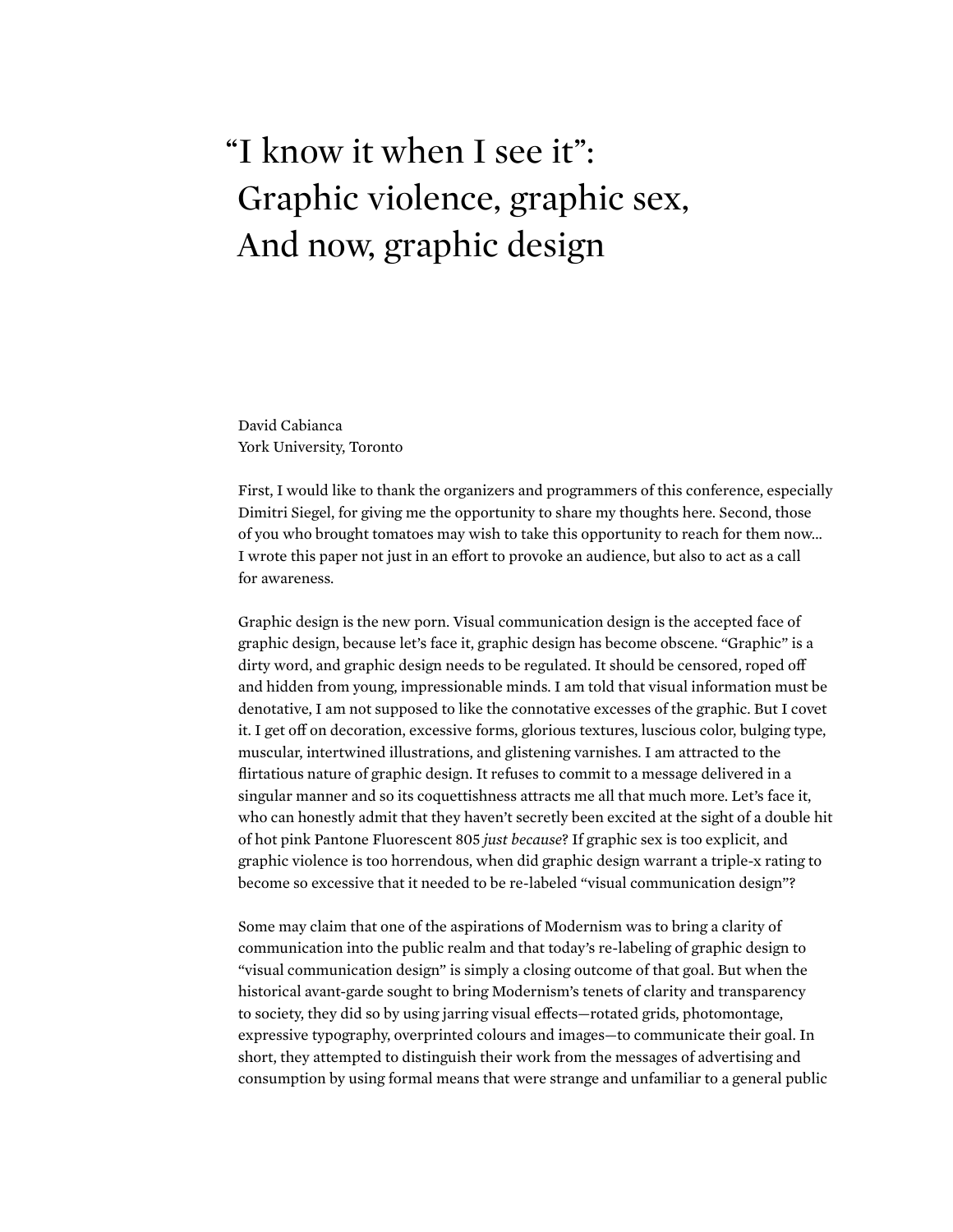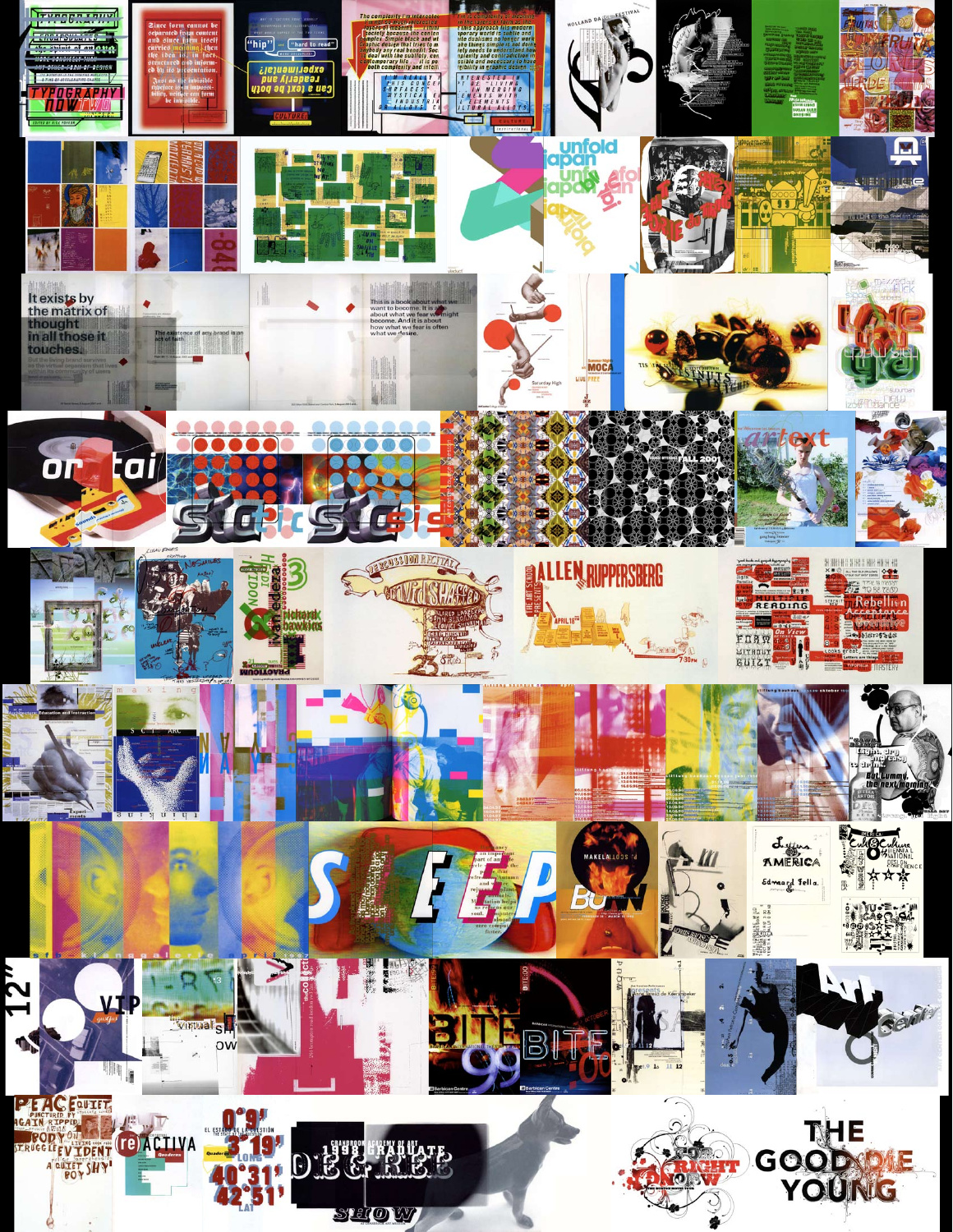of the 1920s. Yet I pause to wonder about a dearth of formal exploration today. In fact, the symbiotic relationship between formal exploration and its handmaiden communication is sorely lacking in the realm of "visual communication."

I began this paper on what seems an irrational note, but in truth I am concerned that the discipline of graphic design is splitting into two distinct categories that are a reflection of more than just a matter of title. Soon, there will be a profession of "graphic design" and a separate profession of "visual communication design." And ironically, while it aims to express ideas in visual form, when the emphasis of visual communication is its *logocentric* capacity, which is to say, its capacity for rational thought as the reflection of language, visual communication's capacity to make images declines. At its most extreme, the difference between directions lies in the notion that visual communication design potentially reduces design to typesetting albeit with a revised title.

We have an identity crisis among university programs because of this confusion over the terms "graphic design" and "visual communication design." It's as if graphic design served no purpose and somehow "communication" rectifies that oversight. Somehow, in the 85+ years since William Addison Dwiggins named our discipline and separated it from the realm of craft to a way of thinking in its own right, graphic designers have not been communicating. Yet in the rush to justify "purpose" or functionality in the new landscape of the corporate-oriented educational model—one which has displaced the university as a fount of humanist endeavor—the trap of visual communication design is that without an allowance for the verbally unquantifiable, even excessive, aspects of graphic design, the work of visual communication design can lead to results that are staid, commodifiable and a reflection of facile thought. It is no small co-incidence that work produced with a singular emphasis on the denotative aspects of visual communication resembles the same outputs of marketing and advertising: Visual communication design may be selling a thought instead of toothpaste, but the products employed end up looking the same.

Additional proof of this bifurcation in the discipline is found in the fact that a number of schools that lead the discipline in the past—Art Center, Cranbrook, CalArts, Yale, RISD continue to matriculate students with MFAs in Graphic Design (rarer still is the Master of Graphic Design degree, such as found at NC State), while many other schools perhaps as a symptom of constrained budgets and a misplaced self-conscious guilt with respect to their state or provincial funding, are turning to matriculating MFAs in Visual Communication Design as a means to justify their existence.

But the split between graphic designers and visual communication designers is already here. I had the recent pleasure of visiting the school where I received my MFA, Cranbrook Academy of Art, and I was struck by the absolute fearlessness of the students and the work they were producing. There was not a shred of self doubt. The students had little concern about whether their work communicated or not (which it did), whether it engaged a broader public (which it did) or whether it was even design (which it was).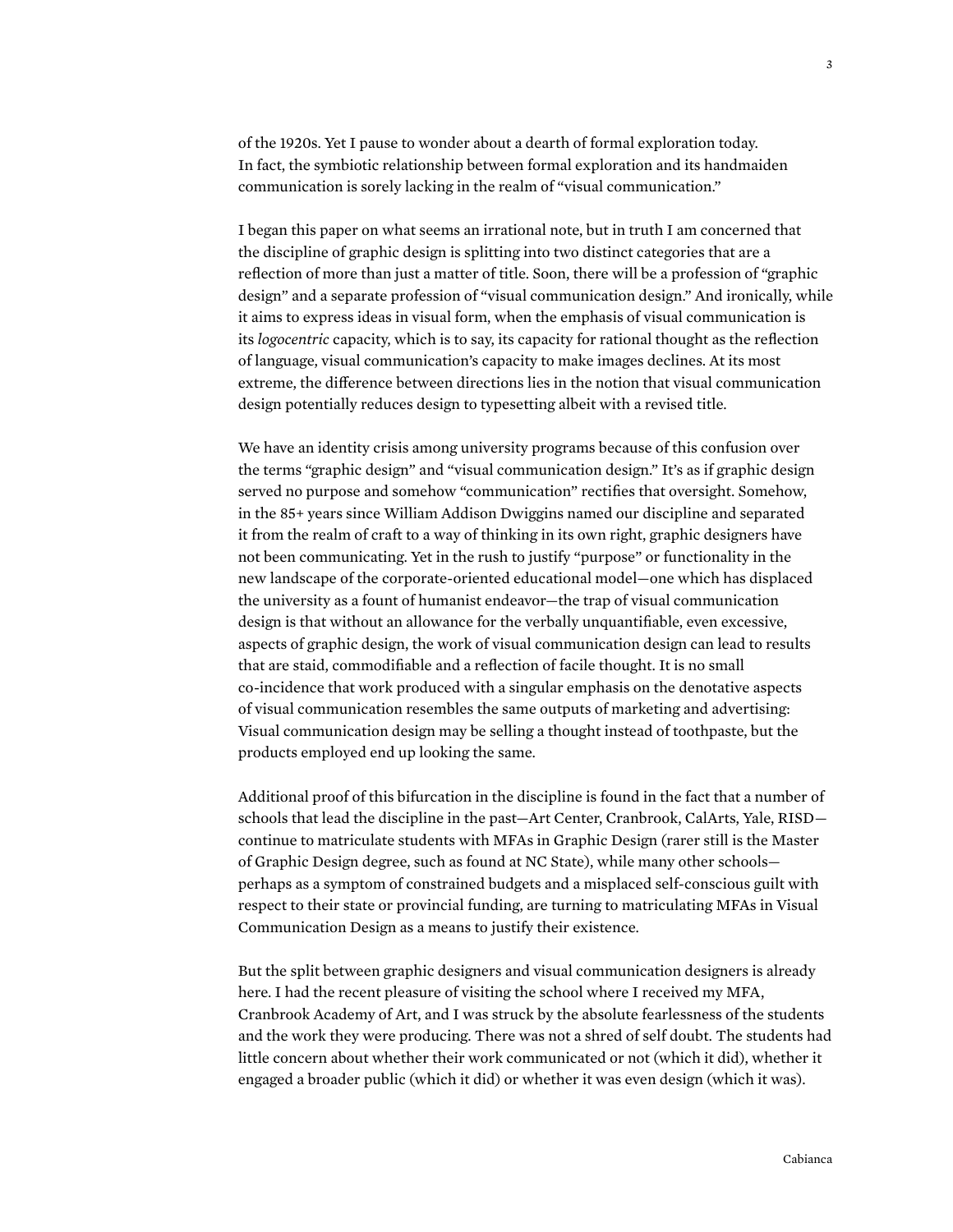Instead, the students' work asked larger questions about what defines the discipline, how is the work part of the continuity of graphic design, and what does the work contribute to the production of knowledge about the world. The students took risks.

When I returned to Toronto and mentioned the unbridled optimism of the students to two of my fellow colleagues, they both thought it was great. But one colleague, who was sympathetic, nonetheless stated, "They can do that because they are training artists."

Huh? Again, somehow, there is the perception that designers whose work is graphically intensive and ambitious cannot function in the profession. Yet Cranbrook alumni, as well as the alumni of many other graphically-intensive programs, can be found among many of the leading creative agencies from Europe to North America to Japan.

Another colleague was equally buoyed by my excitement upon my return. But again, after I explained why I was so re-energized (because we tend to forget our earlier enthusiasms), my colleague related how dismaying it was that during our program's annual external assessor portfolio reviews for the graduating class, those students whose work was "'pretty,' but devoid of content" was lauded by the visiting assessors. But my response to that statement is why are the students whose work is supposedly so conceptually significant, so graphically weak and uncompelling? Obviously, communicating the message is not fully sufficient to the making of design.

While it is always so much easier to justify the reasoning behind an action by appealing to function, aka "concept," aka "rationale," the appeal to function should *not* stop at the immediate, denotative message. The necessity to communicate a message is understood as the essential kernel to the work of visual communication design *and* graphic design. The difference lies in the approach to achieving that goal. The "graphic" challenges the viewer (and designer) because it communicates via connotative means *in addition to* the message delivered by its denotative counterpart. The connotative relies on intuition, mood, texture, colour, shape, et al. to generate a context which provides information. The connotative is "understood" but often not at the consciously verbal level. The connotative operates as feeling, as sensation, as atmosphere. The emphasis on the singularly immediate and digestible message, i.e. the denotative, is the "common sense" approach to action, but this anti-intellectual position has the secondary effect of nullifying the operations of visual exploration that have been a constant accompaniment to graphic design. Instead, today exploration and experimentation have been replaced with "concept" and "research." Which is not to say that previously, graphic explorations did not involve *concepts* and *research*, but the ground tread was of formal consequence. It had the added benefit expanding the possibilities of form while simultaneously fulfilling the needs of communication.

The splitting of "graphic" from "design" suggests that it was too excessive from the beginning. Like the film that displays too much skin or too much gore, the switch to visual communication design would have us believe that the graphic in design displays